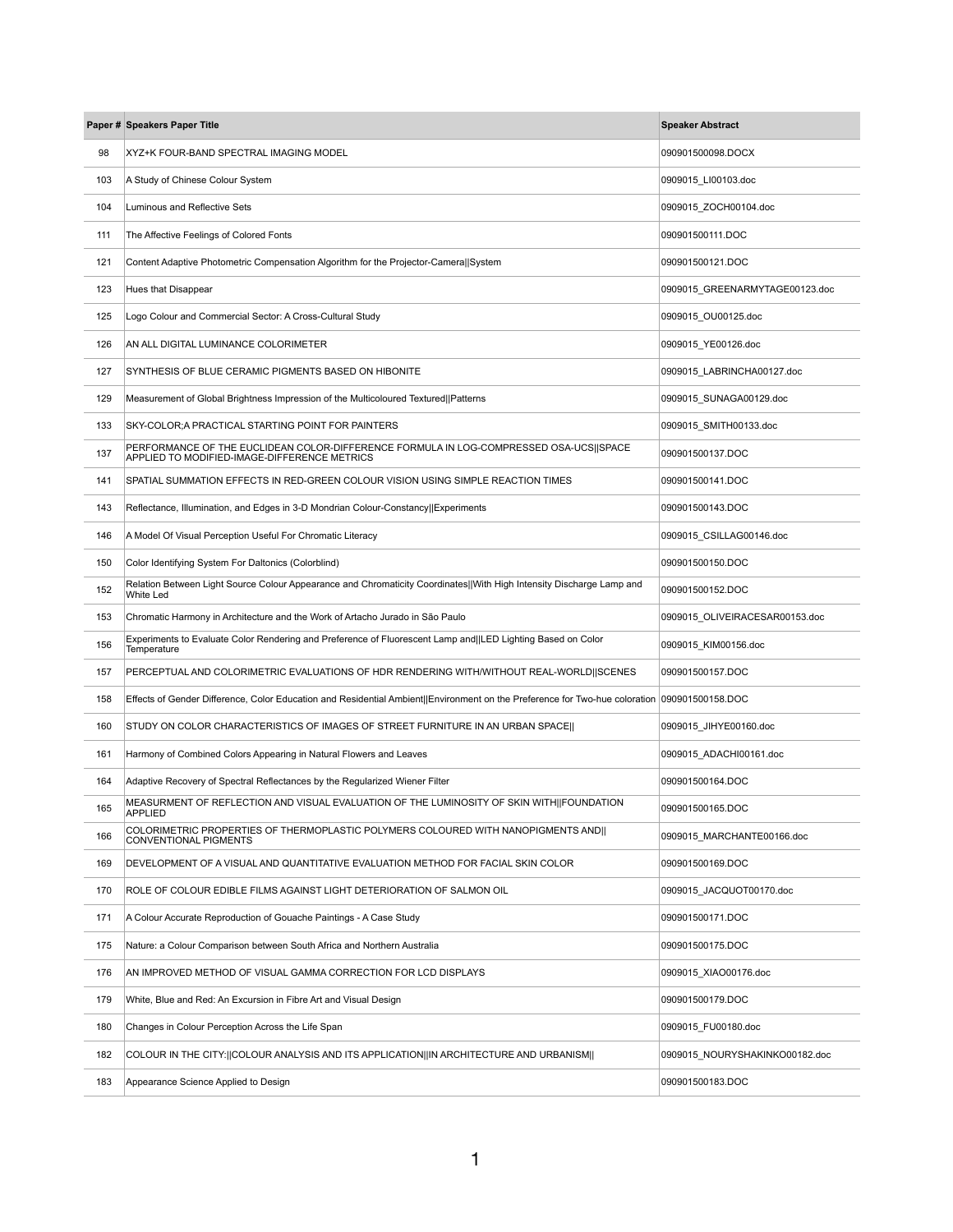| 185 | COLORIMETRIC MEASUREMENT OF PHOTOCHROMIC MATERIALS                                                                      | 0909015_VIKOVA00185.doc        |
|-----|-------------------------------------------------------------------------------------------------------------------------|--------------------------------|
| 190 | QUANTIFICATION OF THE RELATIONS BETWEEN JUICE COLOUR  AND CONSUMER EXPECTATIONS                                         | 0909015_WEI00190.doc           |
| 197 | AUTOMATIC IMAGE CLASSIFICATION OF SCENE CONTENT                                                                         | 0909015_CHEUNG00197.doc        |
| 209 | Color absorption equation as instrumental tool of color research.                                                       | 0909015_VOZCHIKOV00209.docx    |
| 211 | Quantifying the influence of texture on perceived color differences for effect  coatings                                | 090901500211.DOC               |
| 212 | <b>GO AND THE GAMUT OF REAL OBJECTS</b>                                                                                 | 090901500212.DOC               |
| 216 | The Intertwining of the Vision and the Tactile                                                                          | 090901500216.DOC               |
| 217 | IMAGE DEPENDENCY OF AFFECTIVE QUALITY                                                                                   | 0909015_JUN00217.doc           |
| 219 | The Spacious Greyness: On Colour, Light and Space                                                                       | 090901500219.DOC               |
| 220 | APPEARANCE AND SECOND ORDER VISION                                                                                      | 0909015_RONCHI00220.doc        |
| 221 | Effect of candlelight on colour appearance of seventeenth-century church  interiors                                     | 0909015_CHEUNG00221.doc        |
| 222 | A Colour Visualization Tool For Light-Source Research                                                                   | 0909015_CHALMERS00222.pdf      |
| 226 | Colour Trends - Why We Need Them                                                                                        | 0909015_OBERASCHER00226.doc    |
| 228 | An Alphabet of 26 Colours                                                                                               | 0909015_GREENARMYTAGE00228.doc |
| 235 | Estimation method and simulation of brightness of a monochromatic LED perceived  by the elderly and protanopes          | 0909015_SUZUKI00235.doc        |
| 238 | Characterization of Stripe Figure on Finished Wood                                                                      | 0909015_LELOUP00238.doc        |
| 241 | TOWARDS THE SIMULATION OF VISUAL APPEARANCE FOR INDOOR AND OUTDOOR ADVERTISING                                          | 090901500241.DOC               |
| 243 | PAINTINGS CHANGE COLOURS                                                                                                | 090901500243.DOC               |
|     |                                                                                                                         |                                |
| 246 | Colour and Appearance of an Ideal Beer                                                                                  | 090901500246.DOC               |
| 247 | GLARE EVALUATION OF COLOR LED FOR YOUNG AND ELDERLY                                                                     | 0909015_MINODA00247.doc        |
| 251 | <b>Towards Robust Categorical Color Perception</b>                                                                      | 0909015_BERETTA00251.doc       |
| 252 | REFLECTANCE RECONSTRUCTION BY ADAPTING WIENER RESTORATION METHOD: USING COLOR  DIFFERENCE<br>VALUES AS WEIGHTING MATRIX | 0909015_AMIRSHAHI00252.doc     |
| 256 | Colours in the Arctic: A 30-years Perspective on the Colour Politics of   Longyearbyen                                  | 0909015_SMEDAL00256.doc        |
| 258 | COLOUR AND THE BUILT ENVIRONMENT: FACADE COLOUR AND JUDGEMENTS ABOUT BUILDING  SIZE                                     | 0909015_OCONNOR00258.doc       |
| 259 | AN APPROACH TO COLOR MODELING USING MULTIVARIATE LINEAR REGRESSION TECHNIQUE                                            | 0909015_PEYVANDI00259.doc      |
| 260 | RED: from imperial-imperious to popular-proletarian                                                                     | 0909015_POMPAS00260.doc        |
| 261 | Colour and Translucency of Food Liquids                                                                                 | 090901500261.DOC               |
| 263 | Colour in city                                                                                                          | 0909015 SEMENOVA00263.doc      |
| 270 | Testing Colour-difference Formulae and Uniform Colour Spaces using Small Colour  Difference Datasets                    | 0909015 CUI00270.doc           |
| 271 | Colour Morphology with perceptual behaviour and   vectorial structuring element                                         | 0909015_RICHARD00271.doc       |
| 272 | Assessing Colour Difference Between Samples Of Various Gloss Levels                                                     | 0909015_KITSARA00272.doc       |
| 273 | Comparing Colour Fastness Grading Between Experienced and Inexperienced  Assessors                                      | 0909015_IZADAN00273.docx       |
| 274 | Reconstruction of Reflectance Curve Using Matrix R Method for Two Light Sources                                         | 0909015_MOGHAREHABED00274.doc  |
| 279 | A new approach to Naturalness: depending on TV genres                                                                   | 090901500279.DOC               |
| 282 | MONGE'S UNIQUE PROPERTY OF WHITE SURFACES                                                                               | 090901500282.DOC               |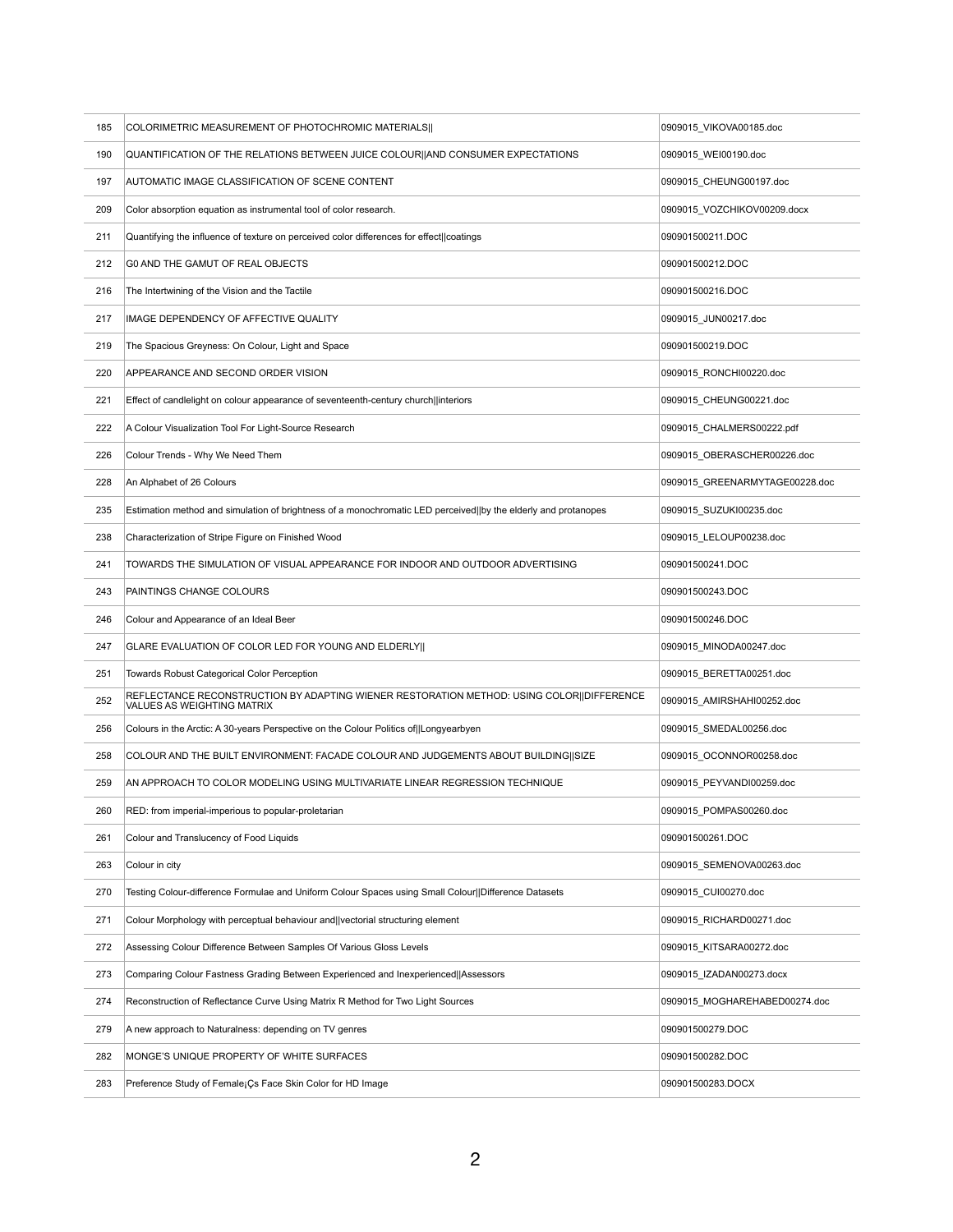| 285 | THE STUDY ON COLOR PREFERENCE OF PRESCHOOL CHIDREN: FOCUSED ON COLOR TONE                                                             | 0909015_CHUNG00285.docx        |
|-----|---------------------------------------------------------------------------------------------------------------------------------------|--------------------------------|
| 286 | Spatial Colour Effects Across Three-dimensional Form: From The Tilt Effect To  The Whole Form Illusion                                | 0909015_MOORHOUSE00286.doc     |
| 287 | THE VALUE OF FEMALE COSTUME COLOR IN ETHNIC GROUP CONSTRUCTION  -----THE PERSPECTIVE BASED ON<br>THE SOCIAL GENDER                    | 090901500287.DOC               |
| 288 | Colour Discriminant Analysis Filter for Visualization of Make-up Condition                                                            | 0909015_NISHINO00288.doc       |
| 290 | COLOUR EXPERIENCE IN THE IMAGE OF CONTEMPORARY PUBLIC ART                                                                             | 090901500290.DOC               |
| 292 | SPACES-LIGHT OF SENSE: GAMES OF THE ARTISTIC CONTEMPORARY LANGUAGE                                                                    | 090901500292.DOC               |
| 293 | COLORIMETRIC CALIBRATION OF IMAGES CAPTURED UNDER UNKNOWN ILLUMINANTS                                                                 | 0909015_SERRANO00293.docx      |
| 294 | GOOD TASTE IN HOME INTERIOR COLOURINGS  The Living Rooms and Major Bedrooms during the Post-War<br>Reconstruction Period in   Finland | 0909015_HERNEOJA00294.doc      |
| 298 | A Study on the Characteristics of Color Palettes and Color Schemes in Korean  Palaces of Chosun Dynasty                               | 090901500298.DOC               |
| 301 | Influence of chromatic light on the visibility and the atmosphere                                                                     | 0909015_INOUE00301.doc         |
| 302 | How Different People with Different Life-styles Think Towards Interior Design                                                         | 0909015_BANIANI00302.doc       |
| 304 | THE CONSTRUCTION OF A SCENIC IMAGINARY IN THE OPORTO CITY: LIGHT AND COLOUR  ATMOSPHERES                                              | 090901500304.DOC               |
| 309 | LUMINANCE-CHROMINANCE SPATIAL STRUCTURE MODEL IN PSYCHOVISUAL COLOUR SPACES                                                           | 0909015_QAZI00309.docx         |
| 310 | SYNTHESIS AND CHARACTERIZATION OF HIGHLY FLUORESCENT NOVEL COUMARIN CHROMOPHORES                                                      | 0909015_KANETKAR00310.doc      |
| 314 | COLOR MODULATIONS APPROPRIATE FOR DIFFERENT IMAGE SIZES BASED ON IMPRESSION  ASSESMENT                                                | 090901500314.DOC               |
| 317 | COLOURFULNESS PERCEPTION INFLUENCED BY ADAPTATION TO THE SATURATION OF NATURAL IMAGES                                                 | 0909015 MIZOKAMI00317.doc      |
| 322 | Colorimetric Calibration Of Images Captured Under Unknown Illuminants                                                                 | 0909015 SEZ00322.doc           |
| 323 | Color Analysis Of The Reconstructed Complex Areola-Nipple After A Mastectomy                                                          | 0909015_SEZ00323.doc           |
| 325 | N-[7-(DIETHYLAMINO)-2-OXO-2H-CHROMEN-3-YL]ACETAMIDE :A NEW FLUORESCENT SENSOR  FOR Zn(II) IONS                                        | 0909015_SHANKARLING00325.doc   |
| 326 | Simulation of Pearls, Physically Based Rendering, the Virtuelium Approach                                                             | 0909015_CALLET00326.doc        |
| 327 | CRITICAL FUSION FREQUENCY IN THE MOVEMENT OF A GRATING                                                                                | 0909015_TORTAJADA00327.doc     |
| 328 | Gamut Volume Optimization Of Ideal Printing Inks                                                                                      | 0909015_HAPPEL00328.doc        |
| 330 | <b>Transposition of Color Sets</b>                                                                                                    | 0909015_SHEN00330.doc          |
| 331 | <b>Colours and Projectivism</b>                                                                                                       | 0909015_MAUND00331.doc         |
| 333 | Cellarium: a Software Application for creating and learning Colour through basic  biological Processes                                | 090901500333.DOC               |
| 337 | EVALUATION OF INTERFERENCE EFFECT MATERIAL APPLIED DIGITAL IMAGING                                                                    | 090901500337.DOC               |
| 338 | DAGHESTAN EXPIERIENCE IN REVIVING NATURAL DYES OF TEXTILE ART                                                                         | 0909015_MAGOMEDKHANOV00338.doc |
| 339 | Glazed Tiles as an Improving Element for the Environmental Quality in Urban  Landscape                                                | 090901500339.DOC               |
| 340 | A NEW COLOUR RENDERING INDEX                                                                                                          | 0909015_LOGVINENKO00340.doc    |
| 341 | Objective testing for Subjective Colour Preferences                                                                                   | 090901500341.DOC               |
| 342 | A Comparison Between Perceptibility and Acceptability Methods                                                                         | 0909015_CUI00342.doc           |
| 343 | COLOUR CONTINUITY IN A EUROPEAN CONTEXT - ARCHITECTURAL POLYCHROMY IN POST-WAR  SWEDEN                                                | 0909015_FERRING00343.doc       |
| 344 | PSEUDOSCOPIC COLOUR ILLUSIONS                                                                                                         | 0909015 LOGVINENKO00344.doc    |
| 350 | Preference for two colour chromatic light pairs and their characterisation by   semantic scales                                       | 0909015_REISINGER00350.doc     |
| 353 | Historical City and Colour. Reflections on the Survive of Formal and Chromatic  Logic of Urban Spaces.                                | 0909015_LLOPIS00353.doc        |
| 355 | RESEARCH FOR THE REGIONAL VEGETAION AND SOIL COLOR ANALYSIS IN KOREA                                                                  | 090901500355.DOC               |